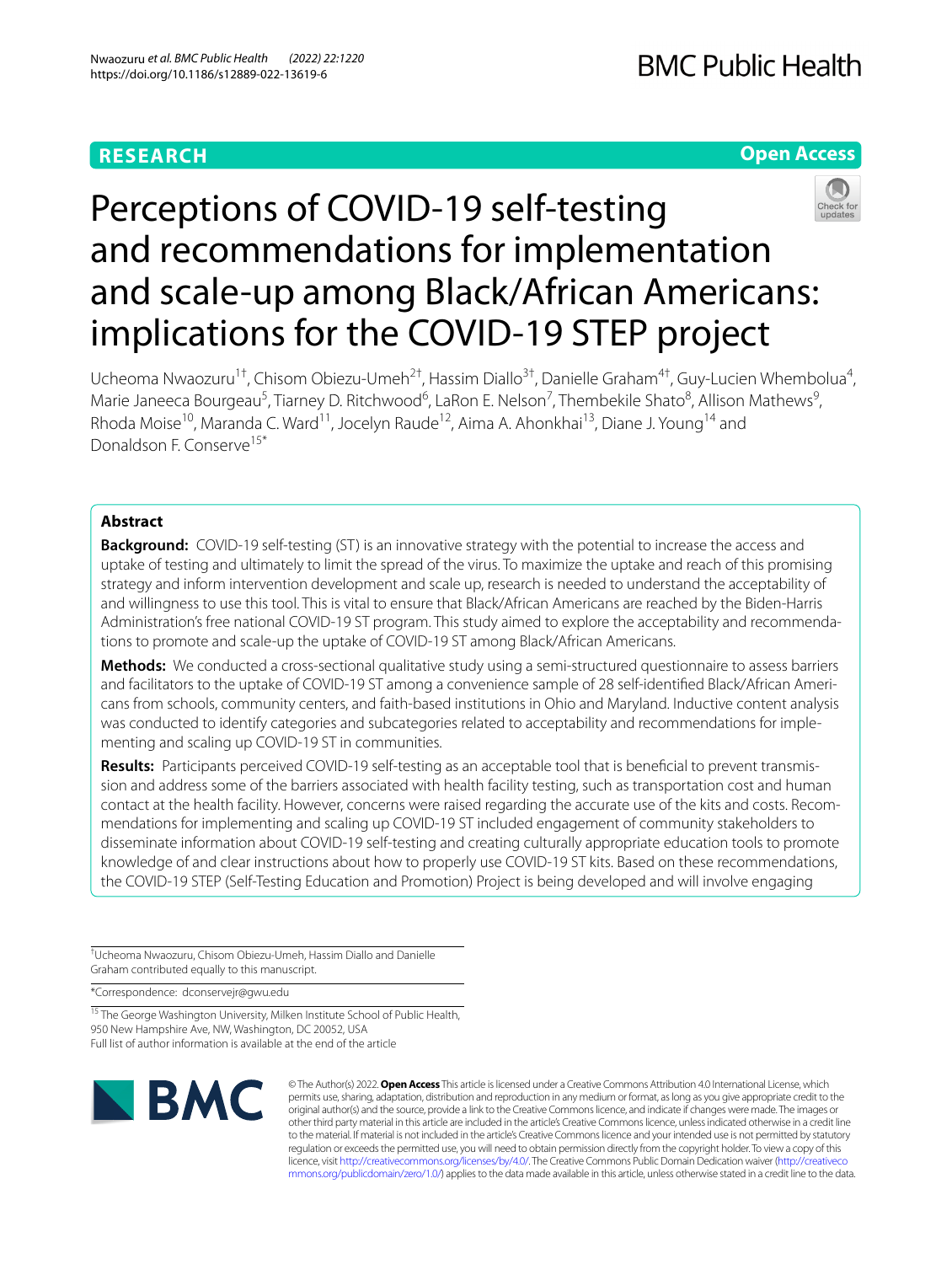community partners such as barbers, church leaders, and other community-based organizations to increase the uptake and use of free COVID-19 ST kits among Black/African Americans.

**Conclusion:** Findings showed that most participants considered COVID-19 ST valuable for encouraging COVID-19 testing. However, cost and accuracy concerns may pose barriers. Future work should consider implementing interventions that leverage the benefts of COVID-19 ST and further assess the extent to which these identifed facilitators and barriers may infuence COVID-19 ST uptake.

**Keywords:** COVID-19 self-testing, Facilitators, Barriers, Black/African Americans

## **Background**

As the world continues to grapple with the coronavirus disease 2019 (COVID-19) pandemic, continuous testing of individuals is critical to mitigating its spread [\[1](#page-8-0)]. Even with a global ramping up of the COVID-19 vaccines, testing will continue to be an important entry point for timely diagnosis to identify both symptomatic and asymptomatic individuals to ensure adequate medical and public health countermeasures are implemented to prevent onward transmission [\[2\]](#page-8-1). Testing remains important, especially since COVID-19 vaccine uptake is suboptimal partly due to inadequate inadequate vaccine accessibility, and what is often referred to as 'vaccine hesitancy' [[3,](#page-8-2) [4\]](#page-8-3). About 220.6 million people, or 66.4% of the total US population, have been fully vaccinated as of March 15, 2022 [[5\]](#page-8-4).

While facility-based testing for COVID-19 is the major form of COVID-19 testing and diagnosis, signifcant barriers exist with this approach, including inconvenience related to time, location, and transportation, as well as virus exposure and privacy-related concerns [[6,](#page-8-5) [7](#page-8-6)]. Self-testing for COVID-19 is a vital alternative to COVID-19 testing as it allows individuals to collect saliva or nasal swab specimen and receive the result in the privacy and comfort of their home [\[8](#page-8-7)]. At-home self-testing for COVID-19 can facilitate convenient testing for early detection of COVID-19 cases to trigger isolation and quarantine precaution, ultimately decreasing rates of community transmission [[9\]](#page-8-8). COVID-19 self-testing allows convenience and addresses privacy barriers for individuals who may not want to test at health facilities [[10\]](#page-8-9). Currently, more than 50 authorizations have been issued by Food and Drug Administration (FDA) for COVID-19 at-home screening [[11](#page-8-10), [12\]](#page-8-11).

Current evidence shows high specifcity and high sensitivity of COVID-19 self-testing to identify individuals with a high probability of contagiousness. These tests can potentially reach individuals who face challenges accessing health-facility provided COVID-19 testing [[13\]](#page-8-12). Several studies have identifed racial disparities in COVID-19 testing in the United States [\[14](#page-8-13), [15](#page-8-14)]. While Black/African American communities are disproportionately afected by COVID-19 infections, hospitalization, and deaths in the US [[14](#page-8-13), [16](#page-8-15), [17](#page-8-16)], the uptake of COVID-19 testing has not been proportional to the need in these communities. The COVID vaccination rates of Black/ African Americans (42,500 per 100,000) closely trails that of White Americans (49,400 per 100,000) [\[18](#page-8-17)].

As such, the need for expanded access to COVID-19 testing options is not due to Black/African Americans being more vaccine-hesitant than any other group. Instead, self-testing is particularly salient for Black/African Americans, given their increased neighborhood and workplace exposures. In particular, convenient testing is even more crucial in a context where structural factors hamper other possible SARS-CoV-2 exposure reduction measures [\[19\]](#page-8-18). For example, the disproportionate housing of Black/African-Americans in high-density residential dwellings undermines physical distancing guidelines [[20\]](#page-8-19). Remote working is also not a widely available option for exposure reduction for Black/African-Americans' because of their overrepresentation in essential industries that necessitate face-to-face contact with customers, co-workers, or the public [[17,](#page-8-16) [21\]](#page-8-20).

Similarly, structural barriers within the health care system, such as poor access to COVID-19 testing [[22](#page-8-21), [23\]](#page-8-22) and long-standing institutional distrust [\[24](#page-8-23)], have exacerbated the poor COVID-19 outcomes and growing COVID-19 testing gaps among Black/African Americans. Therefore, strategies that address the resultant inequities of structurally imposed vulnerabilities are needed to enhance the reach and uptake of COVID-19 testing among Black/African American communities [\[24\]](#page-8-23). Furthermore, community-centered approaches that decentralize and democratize access to COVID-19 prevention tools (e.g., evidence-based information, testing, and vaccines) have demonstrated promise of being more culturally acceptable modes that promote autonomy regarding when and where tools are engaged.

COVID-19 self-testing may address disparities associated with COVID-19 testing by decentralizing testing and reaching individuals who face challenges accessing facilities that provide COVID-19 testing. To address the shortage of testing throughout the US, the federal government announced on December 21, 2021, that 500 million at-home COVID-19 tests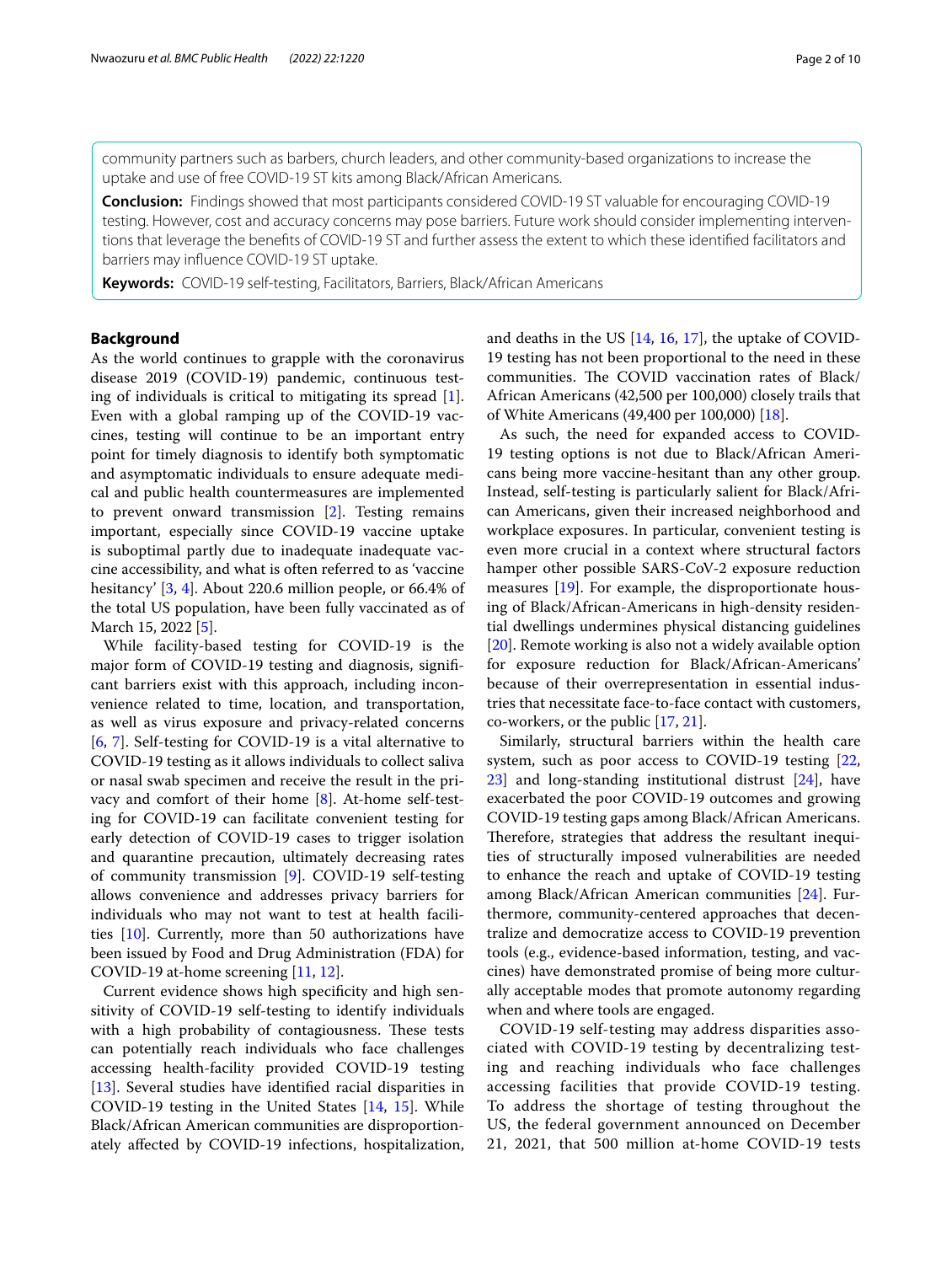would be available for free to encourage self-testing uptake [[25](#page-8-24)]. This was rolled out on January 19th, 2022 and free COVID-19 self-tests were made available for order through the [COVIDTests.gov](http://covidtests.gov) website or a toll free number in the US [\[26](#page-8-25)]. Through this initiative households in the US can order 4 free COVID-19 tests to be mailed to their homes [[26](#page-8-25)]. In addition, the National Institute of Health has supported a large public health intervention of community-based distribution of COVID-19 self-testing kits as part of the Say Yes COVID Test project funded by the Rapid Access Diagnostics Underserved Populations (RADx-UP) [[27](#page-8-26)]. Similarly, several health departments throughout the US have begun the distribution of COVID-19 self-testing kits [[25](#page-8-24)]. As the US and more countries are moving towards utilizing different modalities of COVID-19 testing in expanding their testing policies [[13](#page-8-12)], it is essential to understand potential barriers and facilitators to the uptake and scalability of COVID-19 self-testing in Black/African American communities, given the burgeoning COVID-19 testing gaps. This information is vital for promoting COVID-19 testing to address the persistent disparity in COVID-19 [[15\]](#page-8-14). This study aims to assess the perceptions and elicit recommendations to increase the uptake of COVID-19 self-testing among Black/African Americans to inform the implementation and scale-up of this strategy in underserved communities.

## **Methods**

## **Study design and procedure**

We conducted a cross-sectional qualitative survey using open-ended descriptive online questionnaires in Cincinnati, Ohio, and Baltimore, Maryland. A qualitative approach provided us the opportunity to gain a deeper understanding of factors that encourage or discourage uptake of COVID-19 self-testing. Qualitative approaches are instrumental in generating rich information and critical insights on healthseeking behaviors and addressing health disparities [[28](#page-8-27)]. The development of the qualitative questionnaire was informed by (a) literature review on COVID-19 research conducted in the early stages of the pandemic  $[29, 30]$  $[29, 30]$  $[29, 30]$  $[29, 30]$ ; and (b) input from key stakeholders as well as the research team. The initial survey was piloted among a sub-group of participants and was subsequently revised and refined based on feedback from the pilot participants to ensure clarity of wording and usability. The final questionnaire contained 30 questions in total, consisting of both closed and open-ended questions relating to

(a) socio-demographics; (b) COVID-19 history (c) COVID-19 testing experience, self-testing awareness, and perceptions; and (d) acceptability and willingness to self-test for COVID.

## **Study participants recruitment**

Multiple recruitment approaches were used to recruit a diverse sample based on the following inclusion criteria: (1) self-identifying as Black/African American, and (2) aged 18years and older. We used two approaches to share the invitation to complete the online survey. First, we sent survey information through online professional platforms, personal networks, and community organizations (churches and schools). Second, we used snowball sampling, whereby participants were asked to share the survey with others who might have information to contribute. The sample size for this study was set to reach saturation, which is the point at which further analysis of the data does not yield any new information or does not add anything new to the theory being derived [[31](#page-8-30)].

## **Data analysis**

The responses to the open-ended questions were analyzed using qualitative inductive content analysis, whereby the coded categories were derived directly from the data (rather than the data being coded to support a pre-existing theory)  $[32-34]$  $[32-34]$ . This process was conducted by four research team members (UN, CO, HD, DG). This involved becoming familiar with the data set (reading and understanding the data), generating codes, organizing codes by similarities to form subcategories, and generating themes and categories by merging similar subcategories into the categories [[32\]](#page-8-31). Before the actual coding began, two team members (UN, CO) independently read the data to identify key codes and developed a codebook. To enhance dependability, the coders consisted of two team members (HD, DG) who independently applied the codebook to 5 selected data entries to identify diferences and similarities in coding. Discrepancies were discussed until consensus was reached. Following this, the two coders (HD, DG) coded the rest of the data with input from the research team. Categories and subcategories were defned and refned through a series of meetings with the research team. In examining the data, particular attention was paid to the factors relevant to the research question and the similarities arising from the data. Representative statements for each subcategory are presented in the results. Also, responses to some of the close-ended questions were described as frequencies and percentages. We adhered to consolidated criteria for reporting qualitative studies (COREQ) for this study [[35](#page-8-33)].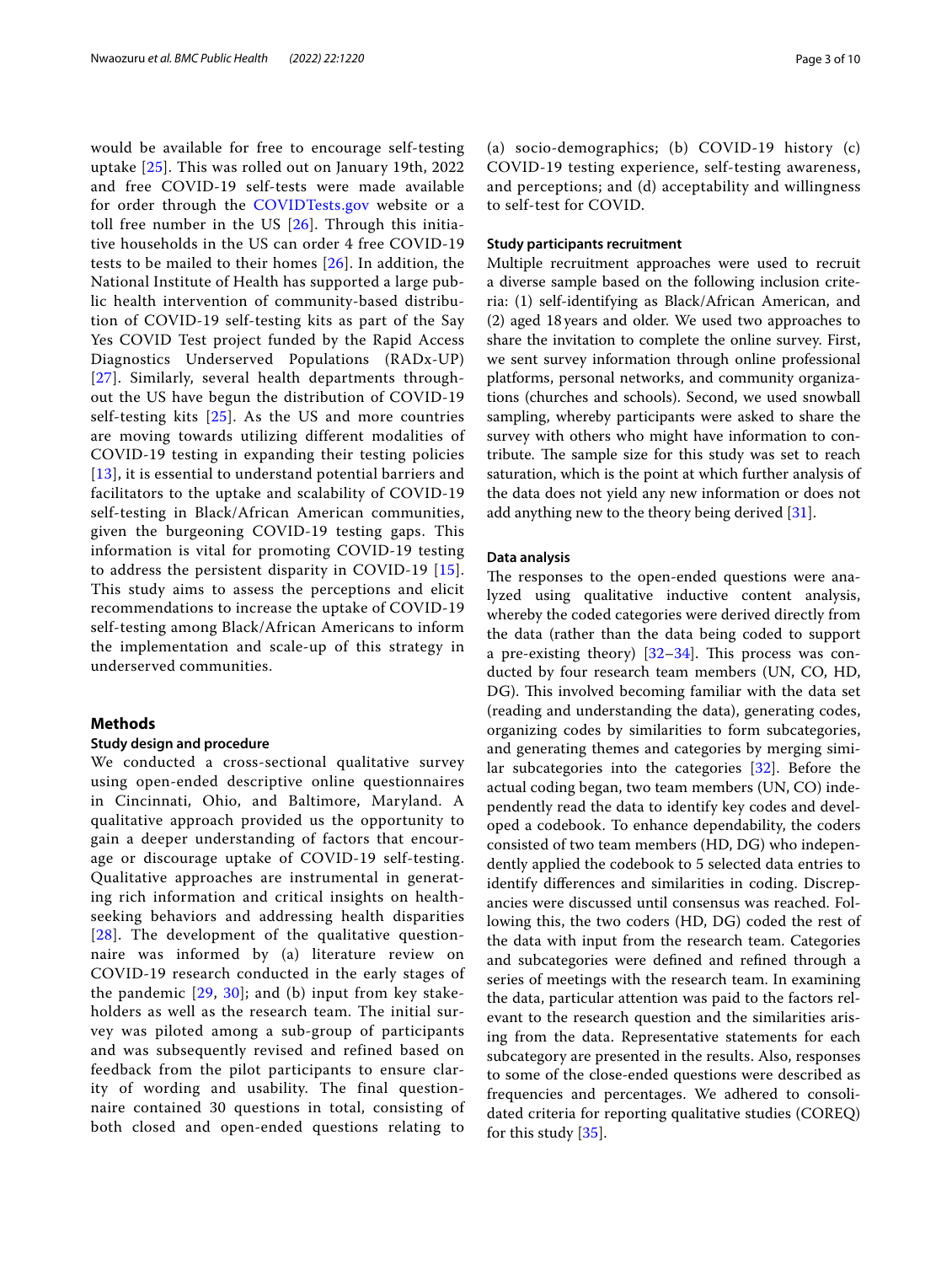## **Ethical considerations**

Approval of the study protocol was granted by the University of South Carolina University Institutional Review Board (Protocol Number: Pro00102769). The study received an exemption from Human Research Subject Regulations from IRB since participants did not provide identifed data and received the survey and submitted their answers online.

## **Results**

## **Participants characteristics**

Of the 28 individuals who participated in the study, 61% were females. Participants were between 19 and 66years old, with a mean age of 24. The participants' occupations varied from public health researchers, engineers, lawyers, health care administrators, social workers to students. Table [1](#page-3-0) shows the demographic characteristics of the participants.

## **Emergent categories from the study**

In line with previous research about the utilization of innovative tools in the domain of prevention, perceptions regarding COVID-19 testing and self-testing are arranged below according to four major categories: 1) facilitators of COVID-19 testing, 2) perceived benefts of COVID-19 self-testing, 3) perceived barriers of COVID-19 self-testing, and 4) recommendations for implementing and scaling up COVID-19 self-testing.

## *Facilitators of COVID‑19 testing*

At the time of the study,  $64\%$  ( $n=18$ ) of the participants had tested for COVID-19. Two subcategories emerged as

<span id="page-3-0"></span>**Table 1** Demographic characteristics of study participants  $(N=28)$ 

| <b>Participant Characteristics</b> | n(%)     |
|------------------------------------|----------|
| Age, Years Mean (SD)               | 24(7.9)  |
| Sex                                |          |
| Female                             | 17 (61%) |
| Male                               | 11 (39%) |
| Location                           |          |
| Maryland                           | 16 (57%) |
| Ohio                               | 12 (43%) |
| Occupation                         |          |
| Employed                           | 14 (50%) |
| Unemployed <sup>a</sup>            | 14 (50%) |
| Ever tested for COVID-19           |          |
| Yes                                | 18 (64%) |
| No                                 | 10 (36%) |

<sup>a</sup> Unemployed includes-12 students, 1 retired participant, and 1 participant with no job

reasons for testing for COVID-19: a) risk-perception and b) experiencing symptoms.

*Risk perception* The majority of participants who tested for COVID-19 at the time of the study reported that personal risk assessments heavily infuenced them to test or their intention to be tested for COVID-19. These assessments were based on perceptions of possible exposure to the virus through direct contact with an individual who had tested positive for COVID-19 or being in close contact with someone who has been potentially exposed to another individual with the virus.

For instance, one participant explained,

*"I was in close contact with a COVID-19 case at the dentist" (54 years, Male, Maryland)*

Another participant stated similar thoughts:

*"Wanted to know if I had contracted COVID-19 from my girlfriend who tested positive for it" (22 years, Male, Maryland)*

Based on their risk assessment, some participants were worried about potentially exposing their families to the virus. For instance, one of the participants explained that they tested for COVID-19 *"to protect [their] family and those around [them]"* (21years, Female, Ohio).

*Experiencing symptoms* Some participants' decisions to be tested were infuenced by their experiences of symptoms associated with COVID-19 infection. These are illustrated in the following excerpts:

*"I never had symptoms, so I never thought it was necessary to get tested" (21 years, Male, Maryland)*

*"I was feeling the majority of the symptoms that were listed on Google for COVID-19, so I tested" (20 years, Male, Maryland)*

## *Perceived benefts of COVID‑19 self‑testing*

At the time of the study, a majority 57%  $(n=16)$  of the participants knew about COVID-19 self-testing. In general, participants highlighted the benefts and relevance of COVID-19 self-testing to promote the uptake of COVID-19 testing among the general population. Overall, narratives were positive and considered COVID-19 self-testing an innovative and valuable tool for testing. Three themes emerged as perceived benefits: a) ease of testing, b) removing barriers for COVID-19 testing, and c) minimizing COVID-19 transmission.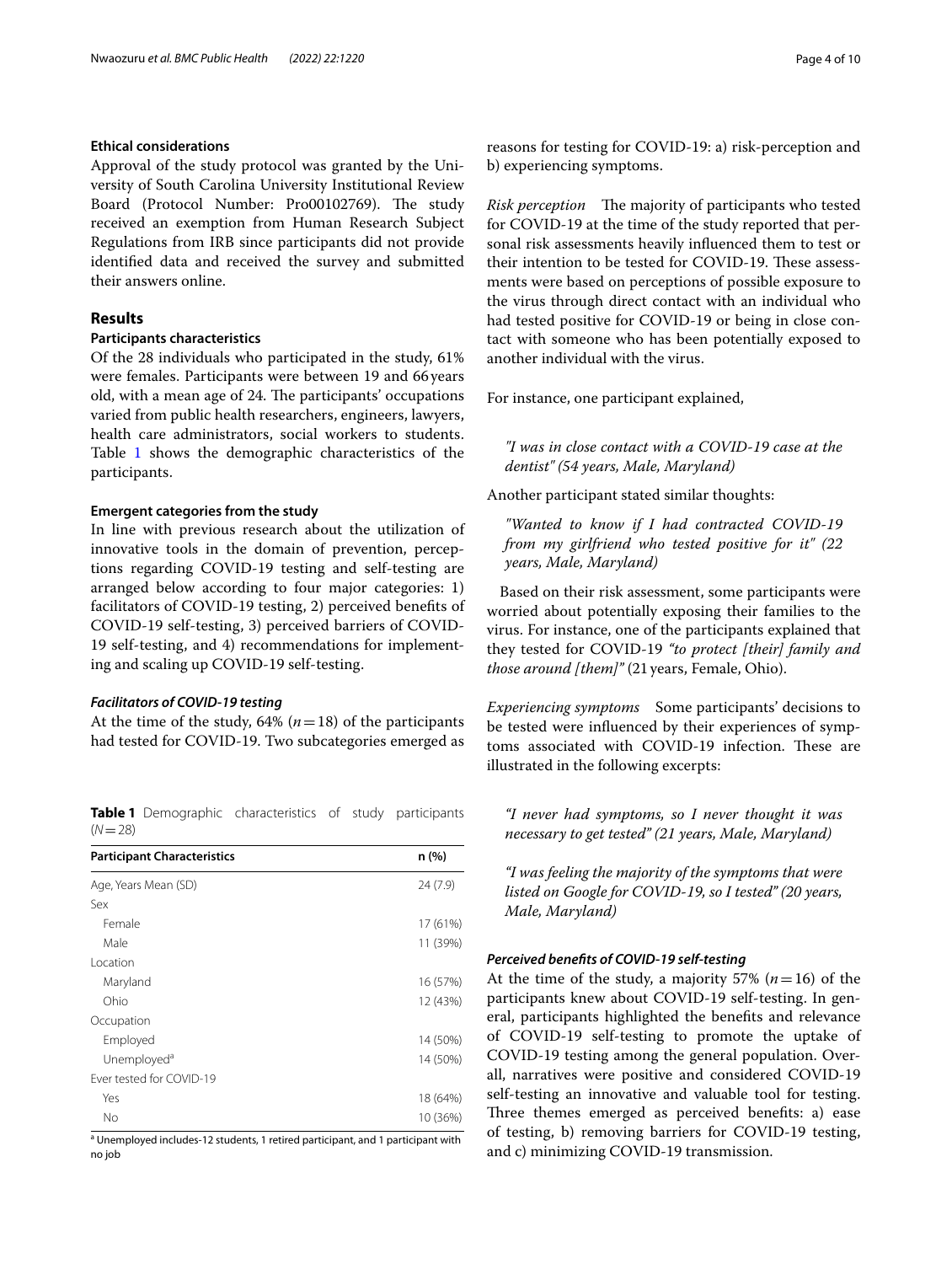*Ease of testing* There was a consensus among participants that COVID-19 self-testing is an easy and convenient way of testing, particularly saliva-based COVID-19 self-testing. Some participants expressed that although they did not believe that self-testing for COVID-19 at home is accurate, they liked that they could test at any time in the comfort of their homes.

Illustrative quotes are provided below:

*I think the saliva test is super easy and should be the go-to for self-testing (20 years, Male, Maryland)*

*I think that the COVID-19 self-testing is very easy to do if given a self-test. Even though they are not 100% accurate, they could easily give you a warning to whether you have it or not (55 years, Male, Maryland)*

Other participants highlighted that they liked the noninvasive nature of some of the self-testing kits.

*It is less invasive and convenient (28 years, Female, Maryland)*

*Removing barriers for COVID-19* The accessibility to testing that COVID self-testing provides to individuals at the comfort of their homes was expressed as a potential facilitator to the uptake of COVID-19 self-testing. Participants highlighted that it would address some of the inconveniences associated with testing at health facilities, such as distance to testing in health facilities and long wait times.

*[I like the] fast response/diagnosis times, easy to do, won't have to travel and wait in line at testing center/site (66 years, Female, Ohio)*

*Self-testing is very beneficial to people that maybe cannot go to a testing center (20 years, Male, Maryland)*

*Minimize COVID-19 transmission* In addition, participants described that self-testing for COVID-19 at home can prevent potential exposure to COVID-19 at health facilities, given that the test does not involve interaction with health providers or other individuals outside your home.

*I think it would be great to utilize, especially to mitigate the risk of catching COVID in a testing line (23 years, Male, Ohio)*

*[It] could help people get tested at faster rates and could decrease transmission since one is only doing it at home (20 years, Male, Maryland)*

## *Perceived barriers of COVID‑19 self‑testing*

Two main potential barriers were identifed with selftesting for COVID-19 in the interviews: a) cost-related concerns and b) test accuracy concerns.

*Cost-related concerns* Cost of COVID-19 self-testing was cited as a major concern among participants. Some participants indicated that they would be interested in using COVID-19 self-testing. However, they were concerned about the afordability if they repeatedly tested for COVID-19.

*I am worried about afording the kits (21 years, Female, Ohio)*

*Something that would motivate me is to lower the price of the test. If it were lower price or free, it would be a lot easier to do (22 years, Male, Maryland)*

*Test-accuracy concerns* Some of the participants raised concerns about the reliability and accuracy of COVID-19 self-testing as a potential barrier to the uptake of COVID-19 self-testing. For some participants, concerns on test accuracy were based on potential human error resulting from inaccurate use of testing kits and poor knowledge of using the kits.

*Not 100 percent accurate, potentially people won't perform the test correctly (19 years, Female, Maryland)*

*Could mess up the sample, not enough knowledge on self-testing, so it could potentially be a problem (54 years, Male, Maryland)*

Participants were concerned that some of the instructions might not be user-friendly, posing comprehension and usability challenges. One participant explained, that "*Not perform[ing] the test correctly because instructions are unclear, could potentially not getting right sample, etc..."* (19years, Female, Maryland).

## *Recommendations for implementing and scaling up COVID‑19 self‑testing*

Participants ofered several suggestions to health agencies for strategies to address the possible challenges that could potentially emerge when COVID selftesting. Two main recommendations were identifed: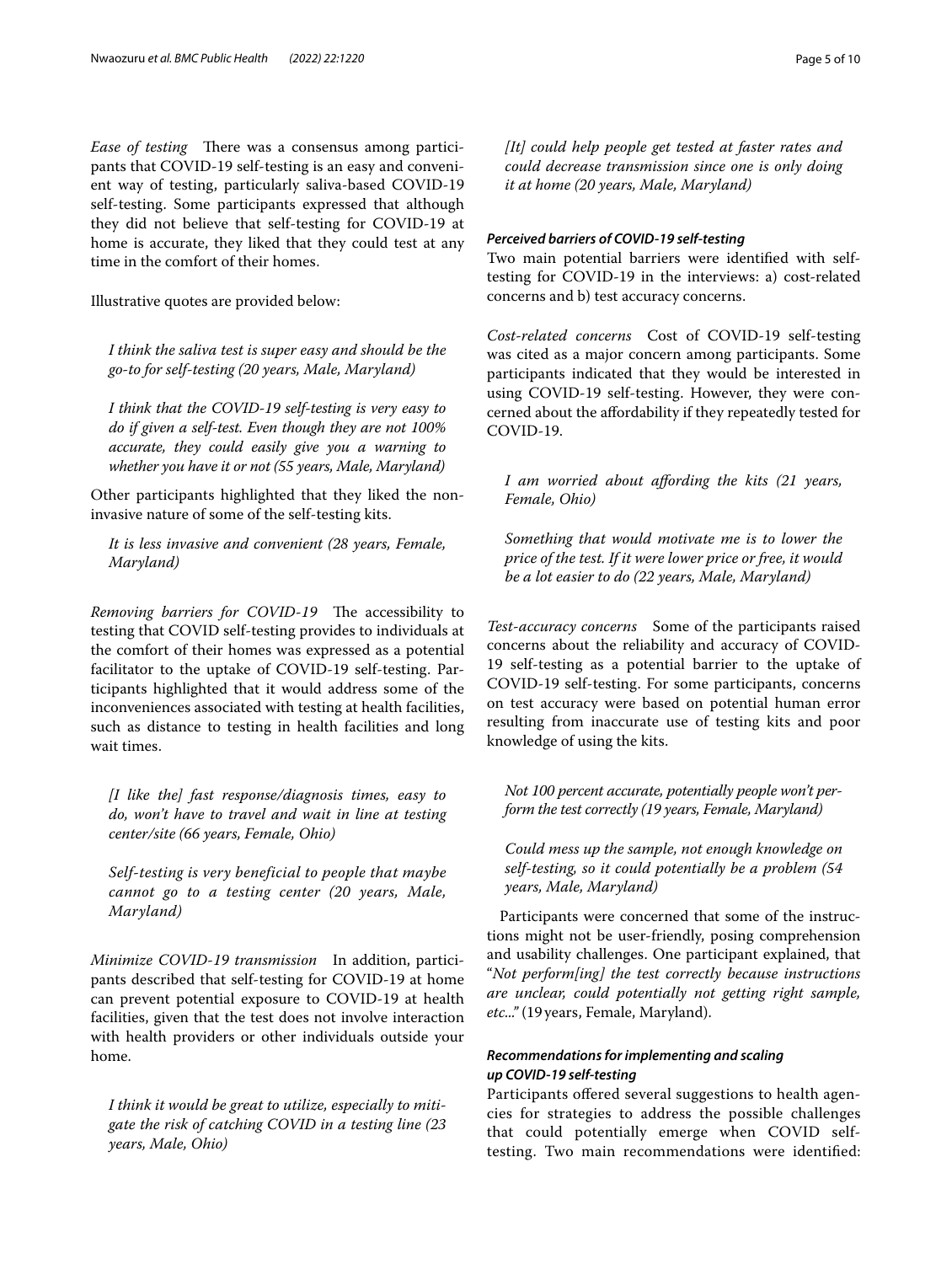a) Active engagement of community stakeholders in COVID-19 testing logistics, and b) Release of accessible and clear COVID-19 testing promotion and education tools.

*Active engagement of community stakeholders in Covid-19 testing logistics* The majority of the participants highlighted the importance of engaging key stakeholders representing the target communities to disseminate information about COVID-19 self-testing and to serve as contact people for support with accessing any testing kits.

*"I would recommend that they use representatives who mirror their population." (24 years, Female, Ohio)*

The recommendation included making COVID-19 selftesting kits easily accessible to communities, as highlighted by one of the participants, "*[h]ave them available at local/ neighborhood community centers"* (23years, Male, Ohio).

*Use of accessible and clear COVID-19 testing promotion and education tools* Another recommendation was to promote and educate the public on COVID-19 testing using media advertising (radio-television) and tactile promotions (pamphlets, fyers, and commercials).

*"Advising the public on the risks and benefts of using the self-tests and just giving more information on how to use it and how efective it is…Infographics and maybe social media posts to be able to reach a larger audience." (18 years, Female, Maryland)*

*"Advertising through local media outlets such as radio and television" (45 years, Female, Maryland)*

In addition, participants highlighted the need for clear and appropriate instructions on how to use the COVID-19 self-test kits to promote use:

*"Step by step videos, brochures, mail infographics" (20 years, Male, Maryland)*

*"Make the instructions clear, not in doctor language…Not to think people are stupid. My community does not like it when people come and act like superior or cannot read the instructions. No one likes a person with a condescending attitude." (66 years, Female, Ohio)*

## **Discussion**

To the best of our knowledge, this is the frst qualitative study to assess the perceived barriers and facilitators to the uptake of COVID-19 self-testing and recommendations to enhance uptake among a sample of Black/African Americans. Overall, fndings from the study suggest that participants perceived COVID-19 self-testing as a valuable/relevant modality for testing; it also revealed potential barriers and facilitators to the uptake of this mode of testing. Additionally, recommendations were made to create tailored health promotional messages to expand the reach and uptake of COVID-19 self-testing. Our fndings expand existing literature by exploring barriers and facilitators to uptake of COVID-19 testing, which can inform strategies to promote COVID-19 self-testing among Black/African American communities.

Regarding the acceptability of and willingness to use COVID-19 self-testing, there was a consensus among study participants that they would self-test if given the opportunity. This finding is generally consistent with existing literature [\[13,](#page-8-12) [36](#page-8-34), [37](#page-8-35)]. A study among the general public in the US reported a preference for home-based COVID-19 self-testing over drive-through or clinicbased testing [[36\]](#page-8-34). While studies have reported high acceptance of COVID-19 self-testing, there is a consistent report on preference for saliva samples over nasal or throat swabs for COVID-19 self-testing [\[13](#page-8-12), [36\]](#page-8-34). This preference is mainly because oral specimen collection is considered to be minimally invasive and can be reliably self-administered [[13\]](#page-8-12). However, there are mixed reports on the sensitivity of saliva specimens for COVID-19 testing, as the virus is only detectable during the acute phase of infection using saliva specimens [\[38](#page-8-36), [39\]](#page-8-37). Hence, negative results from saliva specimens may not rule out infection and must be confrmed with alternate specimens and testing methods [[40\]](#page-8-38). Nonetheless, as the technology continues to be improved upon, the preference for saliva sampling can be leveraged to increase the acceptability and uptake of COVID-19 self-testing.

Several facilitators to the uptake of COVID-19 selftesting were identifed in this study, including the ease of self-testing, convenience of testing at home, removal of facility-based testing barriers, and transmission prevention. These findings are supported by previous studies highlighting some of the facilitators of self-testing for other diseases such as HIV [[41](#page-8-39)[–44](#page-9-0)]. COVID-19 selftesting allows individuals to test at the comfort of their homes and can improve access to testing by circumventing logistic barriers associated with facility-based testing. Increasing access to COVID-19 self-testing would be critical to increase COVID-19 testing among Black/African Americans in the US, given the disproportionate impact of COVID-19 among this group [[45,](#page-9-1) [46\]](#page-9-2). Together, these fndings build on the growing evidence on the benefts of COVID-19 self-testing to expand COVID-19 testing, particularly in addressing health disparities.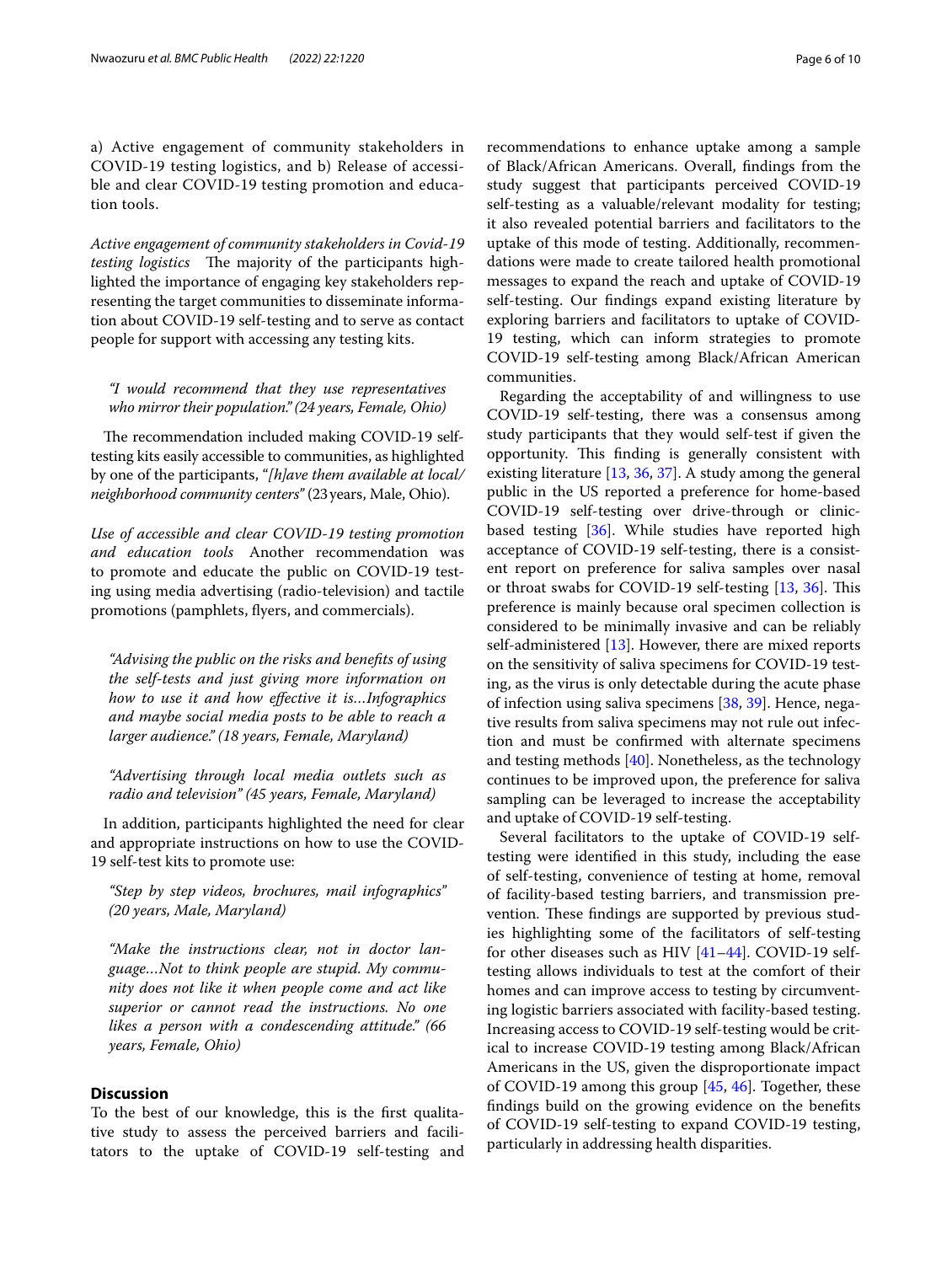The perceived barriers (cost-concerns and test accuracy concerns) identifed in this study corroborate existing literature on the uptake of COVID-19 self-testing and other self-testing modalities  $(HIV)$   $[41-44]$  $[41-44]$ . To address the potential cost barrier, providing easily accessible, afordable, or free self-testing would be an essential strategy for those who cannot afford the cost  $[13]$  $[13]$ . COVID-19 home tests cost between \$10 to \$25 depending on the brand  $[47]$  $[47]$ . This barrier is being addressed with the new plan by the Biden-Harris Administration to provide free at-home COVID-19 self-testing kits. US residents are able to order up to four kits for free using the website COVIDtest.org. Although the price of the kits will not be a concern as more public health eforts are made to provide free kits, another potential barrier was related to the diagnostic accuracy of COVID-19 selfcollection. Similar to the study by DeRoo and colleagues [[15\]](#page-8-14) that examined attitudes towards COVID-19 testing among Black/African American parents in the US, participants in this study raised concerns about inaccurate COVID-19 testing results, which may occur due to a variety of reasons, including unclear testing instructions, improper use of test kit, and inadequate specimens. Health promotional measures providing clear instructions on how to use the self-testing kits may help ensure that users have proper knowledge on how to use the kit accurately to maximize testing accuracy. Further, to develop culturally and contextually grounded health promotional messages, Black/African American communities should ideally be involved in the co-creation of health promotion messages to enhance the uptake of COVID-19 self-testing [[48,](#page-9-4) [49](#page-9-5)]. Noteworthy, the diagnostic sensitivity and specifcity for self-collected specimens for COVID-19 testing have been largely consistent with professionally collected specimens  $[50, 51]$  $[50, 51]$  $[50, 51]$  $[50, 51]$  $[50, 51]$ . Therefore, there is a need to engage trusted community members to disseminate information to help dispel myths and misinformation about COVID-19 self-testing and testing in general [\[52](#page-9-8)].

Further, to address some of the potential challenges with implementing and scaling up COVID-19 self-testing uptake among Black/African Americans, participants highlighted the importance of leveraging existing structures such as community centers, media outlets (print media, radio, television, and social media) to raise awareness on COVID-19 as well as COVID-19 self-testing. The use of diverse promotional tools will allow for a wider reach, especially in communities with no direct access to internet or television services. By eliminating medical jargon, it may enable users to make betterinformed decisions. This recommendation is consistent with other literature that emphasized the importance of culturally appropriate strategies such as graphics,

storytelling, interactive and user-friendly digital platforms, and co-creation with Black/African-American community members to promote health literacy and health communication strategies [\[53](#page-9-9), [54\]](#page-9-10).

Based on the recommendations from this study, the COVID-19 Self-Testing Education and Promotion (STEP) Project is being developed and will be implemented to enhance the reach of the national free COVID-19 selftest kits being distributed by the Biden-Harris Administration. One of the strategies to be employed for the COVID-19 STEP Project is to engage Black barbers who have had their barbershops for over five years in the community to serve as educators and promoters of COVID-19 self-testing. Specifcally, barbers will be trained on how to order, read the user instructions, and use COVID-19 self-testing kits before they are instructed to promote awareness of where community residents can access free self-test kits. In addition, barbers will be able to reduce any concerns residents may have about the instructions and accuracy of the tests that may prevent individuals from ordering or collecting the kits. A similar strategy will be used with other community health leaders and community partners such as churches, salons, and other community-based organizations. These communitybased approaches have proven successful in promoting HIV testing for prevention and care in Black/African Americans communities [\[55](#page-9-11)[–58\]](#page-9-12).

## **Limitations**

Findings from this study should be interpreted considering some limitations. First, findings are based on a small, convenient sample of Black/African Americans in two regions. Participants were recruited from academic and faith-based organizations in Ohio and the DMV areas, and therefore, results may also not be generalizable to other Black/African American communities in the United States. In particular, rural areas of the United States may have even more limited access to COVID-19 tests and accurate information about the virus than urban areas. Other studies have shown that low-wage workers may delay COVID-19 testing because it may impact their ability to work [[59](#page-9-13)]. Second, this study is subject to selection bias due to the convenience sampling and recruitment approach. The qualitative survey was limited to technologically savvy individuals. Therefore, findings from this study should be considered exploratory and may not be generalizable to the public. However, considering the ongoing COVID-19 pandemic, this approach was the safest strategy and had the potential for a wider reach. Third, this study was also limited by the study's crosssectional design, which precludes the investigation of causal relationships. Particularly, follow-up research,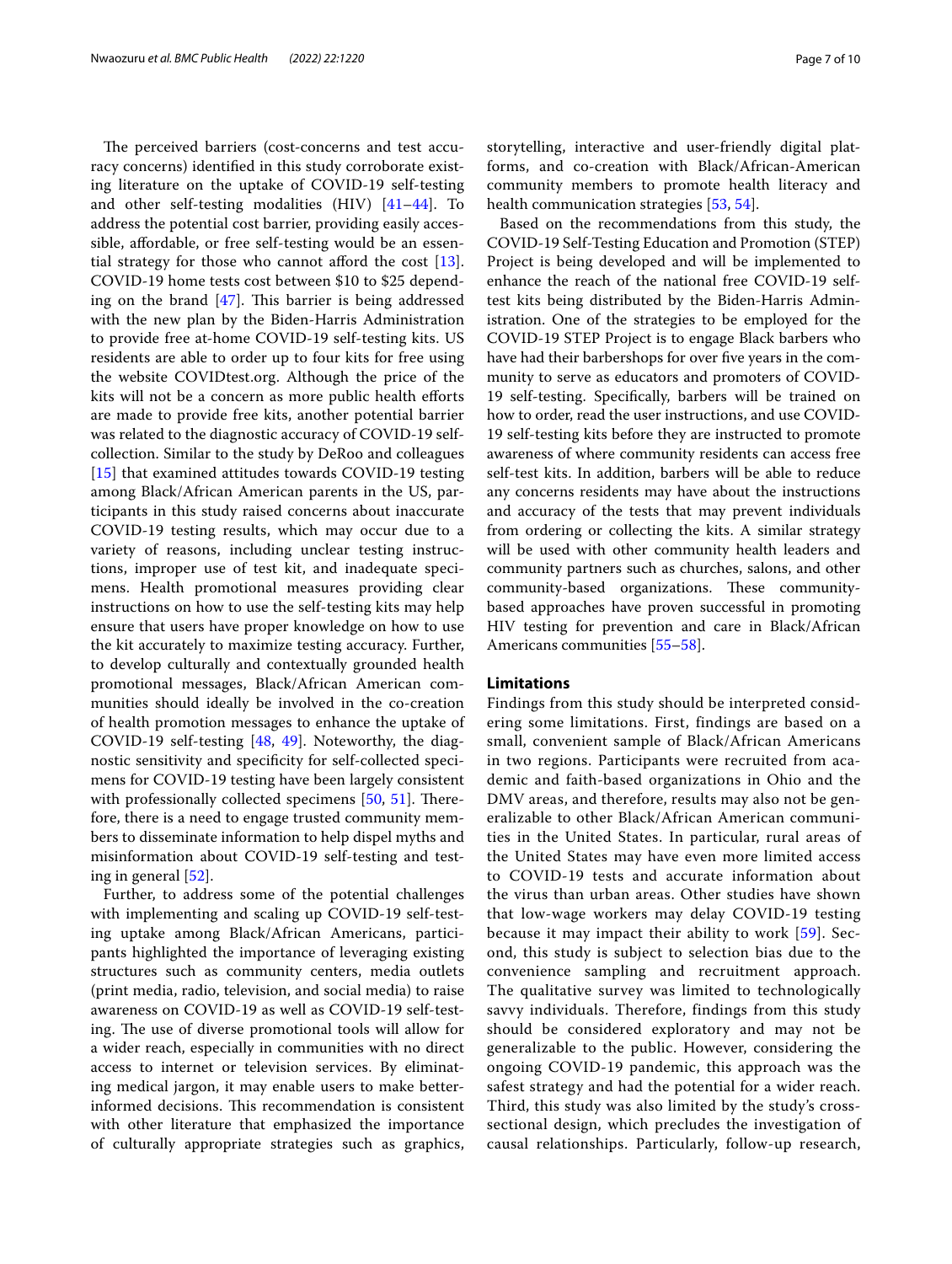using a longitudinal design, could determine to what extent specific COVID-19 testing applications continue and evolve over time and after the pandemic, assessing their perceived benefits and challenges in the long term. Fourth, we did not inquire on the type of self-testing (PCR versus rapid antigen) to determine if this made a difference in participants' perceived convenience, ease, or accuracy in administering the test themselves. Further research on self-testing should consider if respondents report their results to their local health department and if the quarantine until retested with a negative result. Without these outcome data, we cannot fully determine the effectiveness of self-administered testing on curbing the spread of the coronavirus.

Despite these limitations, this study adds new and vital information to the literature on perceptions and recommendations of COVID-19 self-testing among Black/African Americans in the United States. This is crucial for the implementation and delivery of COVID-19 self-testing services.

## **Conclusions**

Decentralized COVID-19 testing in self-testing may help close the testing gap among Black/African Americans in the US. Strategies to ensure acceptability and uptake are required to leverage on the benefts and value COVID-19 self-testing provides. Findings show that most participants considered COVID-19 self-testing valuable for encouraging COVID-19 testing. However, cost and accuracy concerns may pose barriers. Hence, this study uncovers barriers and facilitators that may shape decisions on using COVID-19 self-testing. Given the fastpaced and unpredictable nature of the COVID-19 pandemic and the onset of additional mutations of the virus, it will be important to examine additional barriers that may emerge, such as the availability of COVID-19 self-tests during transmission surges and holiday seasons. PCR tests delay results, which can be prohibitive in slowing the spread. Future work should consider implementing interventions that strengthen the benefts of COVID-19 self-testing and further assess the extent to which these identified facilitators and barriers may influence COVID-19 self-testing uptake. In addition, further research is warranted to evaluate methods and strategies that will facilitate linkage to care after testing positive for COVID-19.

### **Abbreviations**

COREQ: Consolidated criteria for reporting qualitative studies; COVID-19: Coronavirus disease-19; RADx-UP: Rapid Access Diagnostics Underserved Populations; SARS-CoV-2: Severe Acute Respiratory Syndrome Coronavirus 2.

#### **Acknowledgements**

We would like to acknowledge the participants who made the time to share their perceptions on COVID-19 self-testing and provided the recommenda‑ tions that have informed the development of the COVID-19 STEP Project.

#### **Authors' contributions**

DFC conceived the study idea and developed the methods and data collection tool for the study. DG, HD, UN, CO contributed to data collection and data analysis. UN, DG, HD, and CO wrote the initial draft of the manuscript. All authors (UN, CO, HD, DG, MJB, TR, LEN, TS, AM, RM, MCW, JR, DY, AAA, GW, DFC) contributed to the final manuscript writing and critical revision of the manuscript. All authors read and approved the final manuscript.

#### **Funding**

DFC was supported by the National Institute of Mental Health Grant R00MH110343: and the HIV Dissemination Science Training Program for Underrepresented Investigators from the National Institute on Drug Abuse of the National Institutes of Health under Award Number R25MH080665. HD was supported by the Minority Health International Research Training (MHIRT) (Grant T37-MD001448) from the National Institute on Minority Health and Health Disparities, National Institutes of Health (NIH), Bethesda, MD, USA. The content is solely the responsibility of the authors and does not necessarily represent the official views of the National Institutes of Health.

#### **Availability of data and materials**

The datasets used and/or analysed during the current study are available from the corresponding author on reasonable request.

### **Declarations**

#### **Ethics approval and consent to participate**

The study and experimental protocols were approved University of South Carolina University Institutional Review Board (Protocol Number: Pro00102769). The study received an exemption from Human Research Subject Regulations from IRB since participants did not provide identifed data and received the survey and submitted their answers online. All procedures performed in studies involving human participants were in accordance with the ethical standards of University of South Carolina Institutional Review Board (the previous institution of the corresponding author) and with the 1964 Helsinki declaration and its later amendments or comparable ethical standards.

#### **Consent for publication**

Not applicable.

#### **Competing interests**

The authors declare that they have no competing interests.

#### **Author details**

<sup>1</sup> Department of Implementation Science, Wake Forest School of Medicine, 475 Vine Street, Winston-Salem, NC 27101, USA. <sup>2</sup> College for Public Health and Social Justice, Saint Louis University, 3545 Lafayette Ave, Saint Louis, MO 63104, USA. <sup>3</sup> School of Public Health, University of Maryland, College Park, MD 20742, USA. 4 Department of Africana Studies, University of Cincinnati, 2815 Commons Way, Cincinnati, OH 45221-0370, USA.<sup>5</sup> Department of Psychology, Queens College, City University of New York, 65‑30 Kissena Blvd, Queens, New York, NY 11567, USA. <sup>6</sup> Department of Family Medicine and Community Health, Duke University School of Medicine, 2200 W Main St, Durham, NC 27705, USA. 7 <sup>7</sup> School of Nursing, Yale University, 400 West Campus Drive, Orange, CT 06477, USA. <sup>8</sup>Washington University in Saint Louis, Brown School, 1 Brookings Drive, Saint Louis, MO 63130, USA.<sup>9</sup> Gilead COMPASS Faith Coordinating Center, School of Divinity, Wake Forest University, 2596 Reynolda Rd., Suite 215C, Winston-Salem, NC 27106, USA. <sup>10</sup>Rhoda Moise, LLC, 127 Church Road, Elkins Park, PA 19027, USA. <sup>11</sup> School of Medicine and Health Science, The George Washington University, 2600 Virginia Ave, NW, Washington, DC 20036, USA.<br><sup>12</sup>EHESP School of Public Health, Avenue du Pr Leon Bernard, F‑35000 Rennes, France. 13Division of Infectious Diseases, Vanderbilt University Medical Center, Nashville, USA. 14Prince George's County Health Department, Family Health Services, Largo, MD 20774, USA. <sup>15</sup>The George Washington University, Milken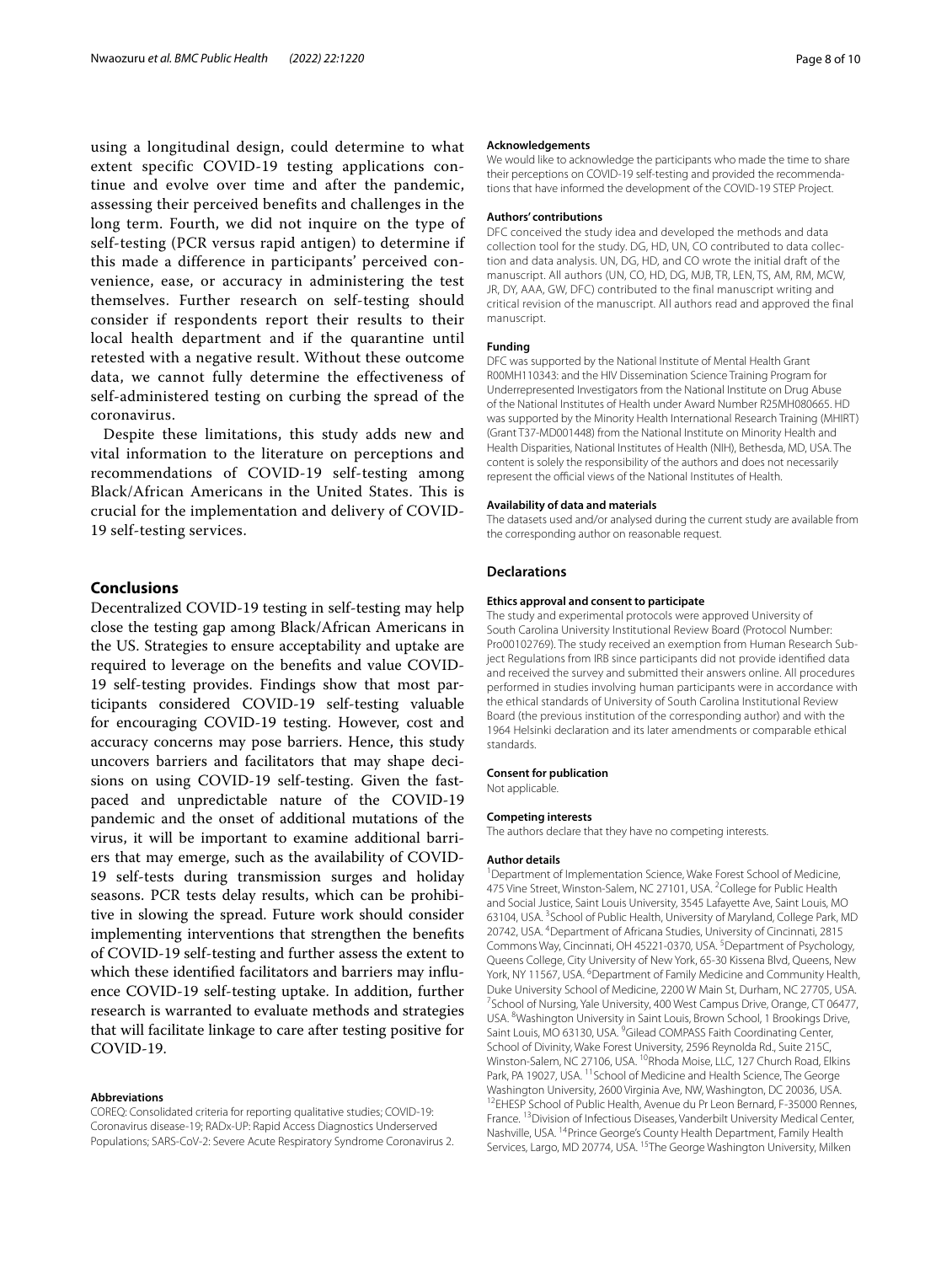Institute School of Public Health, 950 New Hampshire Ave, NW, Washington, DC 20052, USA.

Received: 19 January 2022 Accepted: 8 June 2022

#### **References**

- <span id="page-8-0"></span>Manabe YC, Sharfstein JS, Armstrong K. The need for more and better testing for COVID-19. JAMA. 2020;324(21):2153–4.
- <span id="page-8-1"></span>2. Li L, Shim T, Zapanta PE. Optimization of COVID-19 testing accuracy with nasal anatomy education. Am J Otolaryngol. 2021;42(1):102777.
- <span id="page-8-2"></span>3. Aw J, Seng JJB, Seah SSY, Low LL. COVID-19 vaccine hesitancy—a scoping review of literature in high-income countries. Vaccines. 2021;9(8):900.
- <span id="page-8-3"></span>4. Diesel J, Sterrett N, Dasgupta S, Kriss JL, Barry V, Esschert KV, et al. Covid-19 vaccination coverage among adults—United States, December 14, 2020–May 22, 2021. Morb Mortal Wkly Rep. 2021;70(25):922.
- <span id="page-8-4"></span>5. Centers for Disease Control and Prevention. COVID Data Tracker. Atlanta: US Department of Health and Human Services, CDC [https://covid.cdc.](https://covid.cdc.gov/covid-data-tracker/#vaccinations_vacc-total-admin-rate-total) [gov/covid-data-tracker/#vaccinations\\_vacc-total-admin-rate-total.](https://covid.cdc.gov/covid-data-tracker/#vaccinations_vacc-total-admin-rate-total) Access 12 Mar 2022.
- <span id="page-8-5"></span>6. Lee I, Wang C, Lin M, Kung C, Lan K, Lee C. Efective strategies to prevent coronavirus disease-2019 (COVID-19) outbreak in hospital. J Hosp Infect. 2020;105(1):102.
- <span id="page-8-6"></span>7. Bevan I, Stage Baxter M, Stagg HR, Street A. Knowledge, attitudes, and behavior related to COVID-19 testing: a rapid scoping review. Diagnostics. 2021;11(9):1685.
- <span id="page-8-7"></span>8. Evrin T, Szarpak L, Pruc M. Self-testing as a method of reducing COVID-19 infections. Disaster Emerg Med J. 2021;6:94–5.
- <span id="page-8-8"></span>9. Mina MJ, Parker R, Larremore DB. Rethinking Covid-19 test sensitivity—a strategy for containment. N Engl J Med. 2020;383(22):e120.
- <span id="page-8-9"></span>10. Nundy S, Patel KK. Self-service diagnosis of COVID-19—ready for prime time? In: JAMA health forum: 2020: American Medical Association; 2020;1(3):e200333. American Medical Association.
- <span id="page-8-10"></span>11. Barber C. The fast lane for COVID testing has opened up in the US. Sci Am. 2021. [https://www.scientifcamerican.com/article/the-fastlane-for](https://www.scientificamerican.com/article/the-fastlane-for-covid-testing-has-opened-up-in-the-u-s/) [covid-testing-has-opened-up-in-the-u-s/.](https://www.scientificamerican.com/article/the-fastlane-for-covid-testing-has-opened-up-in-the-u-s/) Accessed 15 June 2022.
- <span id="page-8-11"></span>12. Jean S, Burnham CA, Chapin K, Garner OB, Pant Pai N, Turabelidze G, et al. At-home testing for infectious diseases: the laboratory where you live. Clin Chem. 2022;68(1):19–26.
- <span id="page-8-12"></span>13. Goggolidou P, Hodges-Mameletzis I, Purewal S, Karakoula A, Warr T. Selftesting as an invaluable tool in fghting the COVID-19 pandemic. J Prim Care Community Health. 2021;12:21501327211047782.
- <span id="page-8-13"></span>14. Jaklevic MC. Surgeon flls COVID-19 testing gap in Philadelphia's black neighborhoods. JAMA. 2021;325(1):14–6.
- <span id="page-8-14"></span>15. DeRoo SS, Torres RG, Ben-Maimon S, Jiggetts J, Fu LY. Attitudes about COVID-19 testing among black adults in the United States. Ethn Dis. 2021;31(4):519–26.
- <span id="page-8-15"></span>16. Abedi V, Olulana O, Avula V, Chaudhary D, Khan A, Shahjouei S, et al. Racial, economic, and health inequality and COVID-19 infection in the United States. J Racial Ethn Health Disparities. 2021;8(3):732–42.
- <span id="page-8-16"></span>17. Poteat T, Millett GA, Nelson LE, Beyrer C. Understanding COVID-19 risks and vulnerabilities among black communities in America: the lethal force of syndemics. Ann Epidemiol. 2020;47:1–3.
- <span id="page-8-17"></span>18. Tracker HE. Health equity Tracker. In: Satcher Health Leadership Institute: Morehouse School of Medicine; 2021. [https://satcherinstitute.org/resea](https://satcherinstitute.org/research/health-equity-tracker-project/) [rch/health-equity-tracker-project/.](https://satcherinstitute.org/research/health-equity-tracker-project/) Accessed 15 June 2022.
- <span id="page-8-18"></span>19. McFadden SM, Demeke J, Dada D, Wilton L, Wang M, Vlahov D, Nelson LE. Confdence and hesitancy during the early roll-out of COVID-19 vaccines among black, hispanic, and undocumented immigrant communities: A review. Journal of Urban Health. 2021;23:1–2.
- <span id="page-8-19"></span>20. Verma R, Yabe T, Ukkusuri SV. Spatiotemporal contact density explains the disparity of COVID-19 spread in urban neighborhoods. Sci Rep. 2021;11(1):1–11.
- <span id="page-8-20"></span>21. Rogers TN, Rogers CR, VanSant-Webb E, Gu LY, Yan B, Qeadan F. Racial disparities in COVID-19 mortality among essential workers in the United States. World Med Health Policy. 2020;12(3):311–27.
- <span id="page-8-21"></span>22. Egede LE, Walker RJ. Structural racism, social risk factors, and Covid-19—a dangerous convergence for black Americans. N Engl J Med. 2020;383(12):e77.
- <span id="page-8-22"></span>23. Kirksey L, Tucker DL, Taylor E Jr, Solaru KTW, Modlin CS Jr. Pandemic superimposed on epidemic: Covid-19 disparities in black Americans. J Natl Med Assoc. 2021;113(1):39–42.
- <span id="page-8-23"></span>24. Best AL, Fletcher FE, Kadono M, Warren RC. Institutional distrust among African Americans and building trustworthiness in the COVID-19 response: implications for ethical public health practice. J Health Care Poor Underserved. 2021;32(1):90.
- <span id="page-8-24"></span>25. Biden administration to make 500 million at-home Covid tests available for free. [https://www.nbcnews.com/politics/white-house/biden-admin](https://www.nbcnews.com/politics/white-house/biden-administration-make-500-million-home-covid-tests-available-free-n1286356) [istration-make-500-million-home-covid-tests-available-free-n1286356.](https://www.nbcnews.com/politics/white-house/biden-administration-make-500-million-home-covid-tests-available-free-n1286356) Accessed 12 Mar 2022.
- <span id="page-8-25"></span>26. Fact Sheet: The Biden Administration to Begin Distributing At-Home, Rapid COVID-19 Tests to Americans for Free. 2022 [https://www.white](https://www.whitehouse.gov/briefing-room/statements-releases/2022/01/14/fact-sheet-the-biden-administration-to-begin-distributing-at-home-rapid-covid-19-tests-to-americans-for-free/) [house.gov/briefing-room/statements-releases/2022/01/14/fact-sheet](https://www.whitehouse.gov/briefing-room/statements-releases/2022/01/14/fact-sheet-the-biden-administration-to-begin-distributing-at-home-rapid-covid-19-tests-to-americans-for-free/) [the-biden-administration-to-begin-distributing-at-home-rapid-covid-19](https://www.whitehouse.gov/briefing-room/statements-releases/2022/01/14/fact-sheet-the-biden-administration-to-begin-distributing-at-home-rapid-covid-19-tests-to-americans-for-free/) [tests-to-americans-for-free/](https://www.whitehouse.gov/briefing-room/statements-releases/2022/01/14/fact-sheet-the-biden-administration-to-begin-distributing-at-home-rapid-covid-19-tests-to-americans-for-free/).
- <span id="page-8-26"></span>27. Ciccone EJ, Conserve DF, Dave G, Hornik CP, Kuhn ML, Herling JL, et al. At-home testing to mitigate community transmission of SARS-CoV-2: protocol for a public health intervention with a nested prospective cohort study. BMC Public Health. 2021;21(1):1–15.
- <span id="page-8-27"></span>28. Petty NJ, Thomson OP, Stew G. Ready for a paradigm shift? Part 2: introducing qualitative research methodologies and methods. Man Ther. 2012;17(5):378–84.
- <span id="page-8-28"></span>29. Conserve DF, Mathews A, Choko AT, Nelson LE. Preparing for severe acute respiratory syndrome coronavirus 2 (SARS-CoV-2) self-testing implementation: lessons learned from HIV self-testing. Front Med. 2020;7:599521.
- <span id="page-8-29"></span>30. Bien-Gund C, Dugosh K, Acri T, Brady K, Thirumurthy H, Fishman J, et al. Factors associated with US public motivation to use and distribute COVID-19 self-tests. JAMA Netw Open. 2021;4(1):e2034001.
- <span id="page-8-30"></span>31. Weller SC, Vickers B, Bernard HR, Blackburn AM, Borgatti S, Gravlee CC, et al. Open-ended interview questions and saturation. PLoS One. 2018;13(6):e0198606.
- <span id="page-8-31"></span>32. Graneheim UH, Lundman B. Qualitative content analysis in nursing research: concepts, procedures and measures to achieve trustworthiness. Nurse Educ Today. 2004;24(2):105–12.
- 33. Kyngäs H. Inductive content analysis. In: The application of content analysis in nursing science research. Cham: Springer; 2020. p. 13–21.
- <span id="page-8-32"></span>34. Fereday J, Muir-Cochrane E. Demonstrating rigor using thematic analysis: a hybrid approach of inductive and deductive coding and theme development. Int J Qual Methods. 2006;5(1):80–92.
- <span id="page-8-33"></span>35. Tong A, Sainsbury P, Craig J. Consolidated criteria for reporting qualitative research (COREQ): a 32-item checklist for interviews and focus groups. Int J Qual Health Care. 2007;19(6):349–57.
- <span id="page-8-34"></span>36. Hall EW, Luisi N, Zlotorzynska M, Wilde G, Sullivan P, Sanchez T, et al. Willingness to use home collection methods to provide specimens for SARS-CoV-2/COVID-19 research: survey study. J Med Internet Res. 2020;22(9):e19471.
- <span id="page-8-35"></span>37. Valentine-Graves M, Hall E, Guest JL, Adam E, Valencia R, Shinn K, et al. At-home self-collection of saliva, oropharyngeal swabs and dried blood spots for SARS-CoV-2 diagnosis and serology: post-collection acceptability of specimen collection process and patient confdence in specimens. PLoS One. 2020;15(8):e0236775.
- <span id="page-8-36"></span>38. Brümmer LE, Katzenschlager S, Gaeddert M, Erdmann C, Schmitz S, Bota M, Grilli M, Larmann J, Weigand MA, Pollock NR, Macé A. Accuracy of novel antigen rapid diagnostics for SARS-CoV-2: A living systematic review and meta-analysis. PLoS medicine. 2021;18(8):e1003735.
- <span id="page-8-37"></span>39. Echavarria M, Reyes NS, Rodriguez PE, Ypas M, Ricarte C, Rodriguez MP, et al. Self-collected saliva for SARS-CoV-2 detection: a prospective study in the emergency room. J Med Virol. 2021;93(5):3268–72.
- <span id="page-8-38"></span>40. Seitz T, Schindler S, Winkelmeyer P, Zach B, Wenisch C, Zoufaly A, et al. Evaluation of rapid antigen tests based on saliva for the detection of SARS-CoV-2. J Med Virol. 2021;93(7):4161–2.
- <span id="page-8-39"></span>41. Njau B, Covin C, Lisasi E, Damian D, Mushi D, Boulle A, et al. A systematic review of qualitative evidence on factors enabling and deterring uptake of HIV self-testing in Africa. BMC Public Health. 2019;19(1):1–16.
- 42. Mathews A, Farley S, Conserve DF, Knight K, Le' Marus A, Blumberg M, et al. "Meet people where they are": a qualitative study of community barriers and facilitators to HIV testing and HIV self-testing among African Americans in urban and rural areas in North Carolina. BMC Public Health. 2020;20(1):1–10.